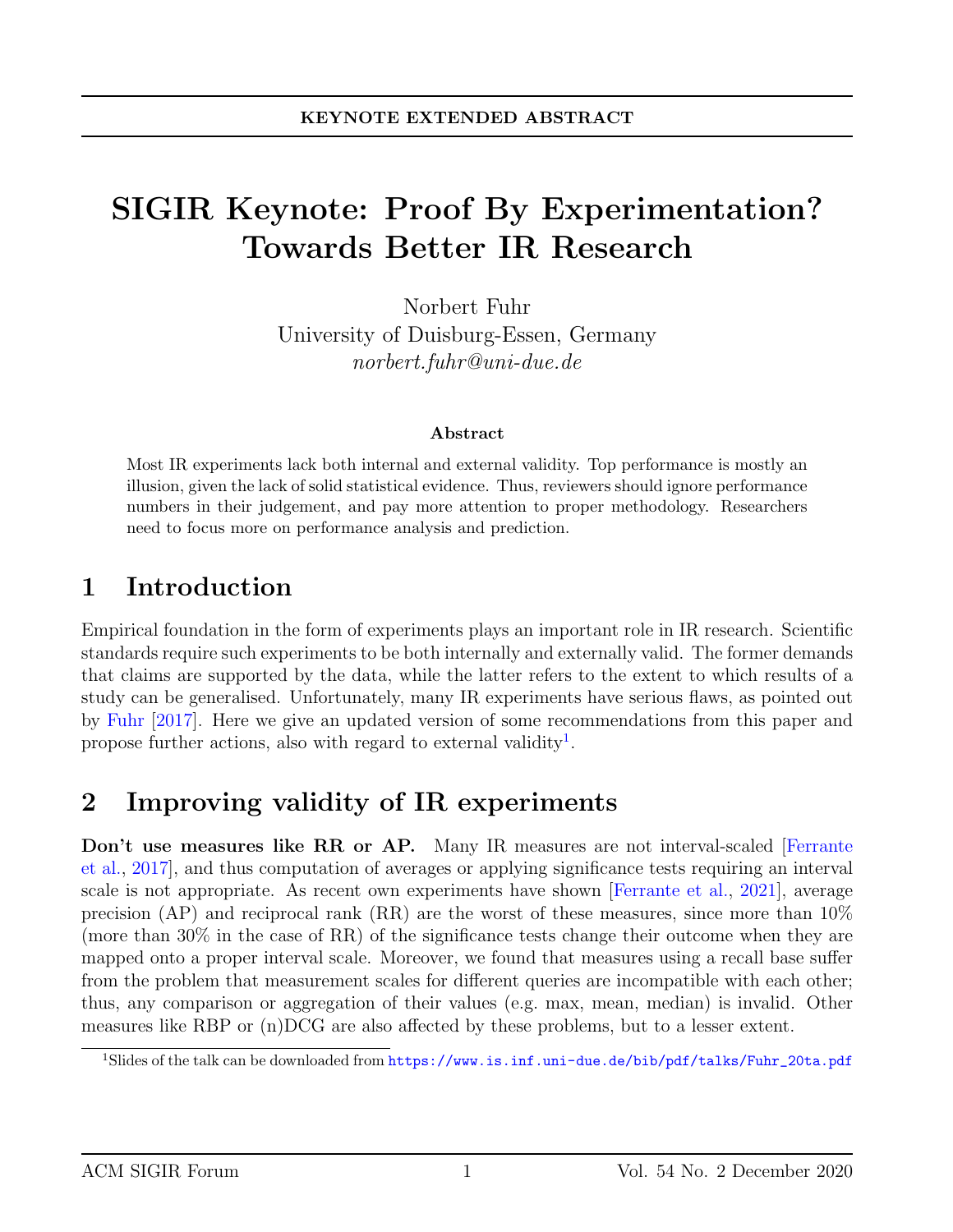Instead of relative improvements, regard effect size. Having computed the (mostly invalid) arithmetic means for different systems, many authors compute percentage of changes. As described in [\[Fuhr,](#page-3-0) [2017\]](#page-3-0), this contradicts basic statistical principles and would be admissible only in the case of geometric means<sup>[2](#page-1-0)</sup>, for which ratio scales are required. A more feasible method is the computation of effect size, which also considers the variance of results. Statistical tests like e.g. Student's t-test also consider effect size, but in combination with sample size. This has the disadvantage that even tiny effect sizes might be interpreted as being significant, if the sample size is just big enough.

Do not perform multiple tests without correction. When significance tests are applied in a paper, there are often multiple tests performed on the same data set. However, this leads to the problem that the probabilities of the type I errors<sup>[3](#page-1-1)</sup> of the tests add up. To avoid this problem, the significance levels of the individual tests must be corrected, e.g. with the Bonferroni or the Bonferroni-Holm method. If Student's t-test is applicable (interval scale!), then one can use Tukey's honestly significant difference (HSD) test instead, which performs a proper test on all possible pairs. Especially for evaluation campaigns, this is the most appropriate method and includes the necessary correction of the significance level.

There are no significant improvements for re-used test collections. In most evaluations, test collections originating from evaluation campaigns are used. This means that other researchers have performed significance tests on the same data sets before – the participants of the original campaign plus other researchers working with this data. Thus, for proper testing, one should at least consider the number of the (published) experiments using the same data set (still ignoring the much higher number of unpublished work this collection has been used for). Thus, one would have to correct the significance level, taking into account at least dozens, maybe hundreds or thousands of other experiments employing this data set. As shown by [Carterette](#page-3-3) [\[2015\]](#page-3-3), this leads to the situation that the best results for test collections are completely random! However, even if one would consider all the previous experiments of a test collection, there is still the sequential learning problem, i.e., that a researcher develops her models and methods with the outcomes of previous experiments on the same data set in mind. This, however, contradicts the basic assumption of statistical testing that we know nothing about the performance of similar methods on the same data set. Thus, in the end, the only conclusion is that as soon as we learn about the results of other experiments on the same collection, we can no longer perform significance tests on this data. The outcomes of such tests are meaningless.

The current form of leaderboards is too naïve. In the case of leaderboards, only the maintainer can perform runs on the test collection, so the total number of experiments for this collection is known. As the term 'leaderboard' suggests, the focus is on the top performing runs; however, no statistical testing is applied. The least thing to do here would be the application of tests with appropriate corrections of the significance levels (still ignoring the sequential learning

<span id="page-1-0"></span><sup>&</sup>lt;sup>2</sup>Let  $E(.)$  denote the expectation and A, B be random variables, then  $E(A-B) = E(A) - E(B)$ , but  $E(A/B) \neq$  $E(A)/E(B)$ . For geometric means, we have  $E(\log A/B) = E(\log A - \log B) = E(\log A) - E(\log B)$ .

<span id="page-1-1"></span><sup>&</sup>lt;sup>3</sup>Rejection of a true null hypothesis, i.e. declaring a significant difference when there actually is none.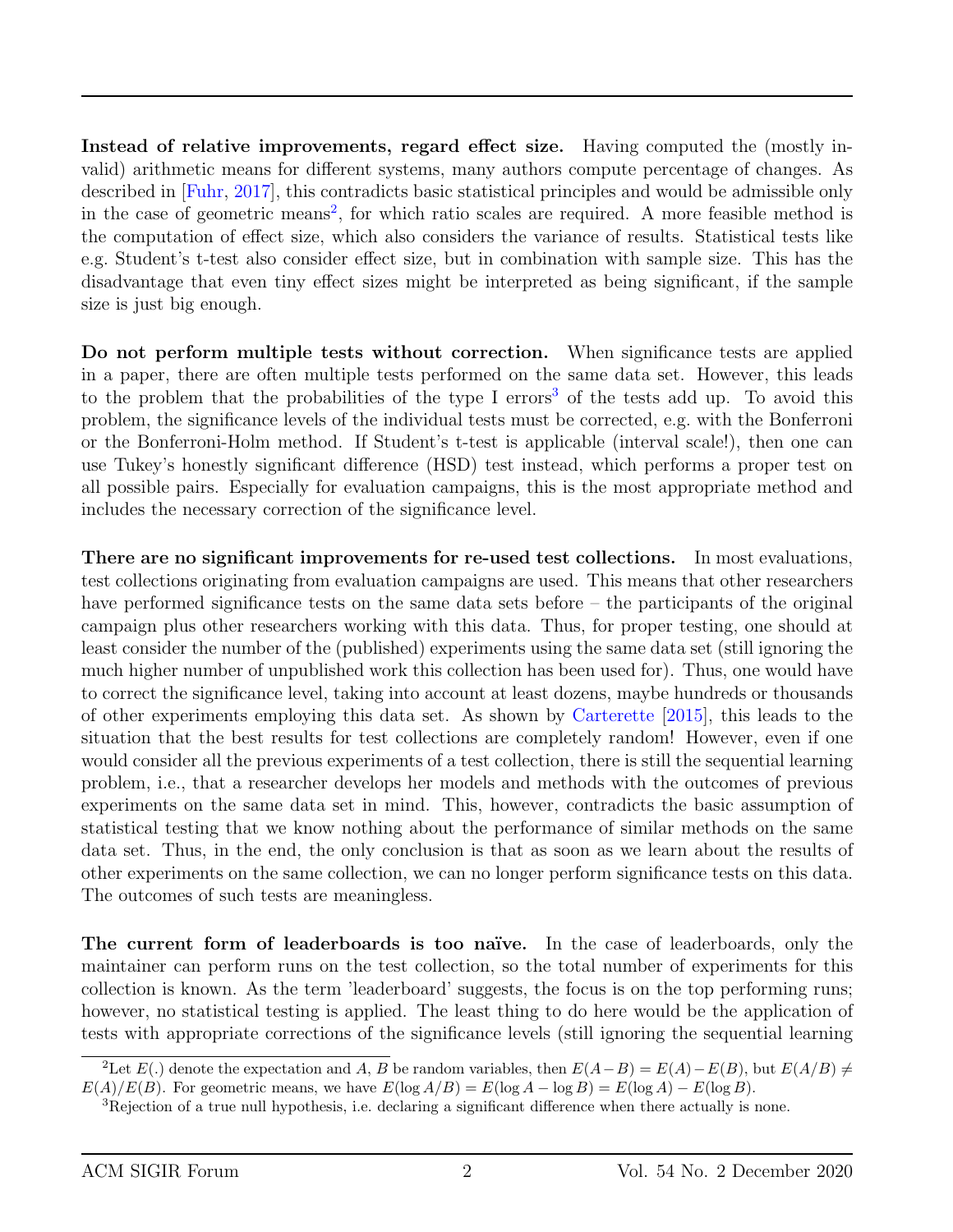problem), which would inform the community if there are actually significant differences between (usually groups of) runs.

Conferences and journals need to accept papers with negative results. Reviewers use the performance of a method studied as a major criterion for judging about the quality of a paper. However, as the previous remarks about the statistical validity of experimental results have shown, the performance numbers are often just random, and focusing on positive results only will lead to the acceptance of a large fraction of papers whose findings cannot be reproduced. Moreover, if negative results are not reported, other researchers might waste their time on investigating the same ineffective methods. Several studies have also shown that many authors use weak baselines for comparison; so we must assume that results for collections lacking baselines from independent research are even worse in that respect. In other disciplines, for instance in psychology, there are journals where papers are reviewed before the study described is actually carried out. Taking all these aspects together, the best solution for IR would be to review papers without seeing the actual results – just based on the underlying concepts and the methodology used.

Evaluation initiatives should run only tracks using proper measures and methods. As a consequence of the problems with multiple and sequential testing described above, the only way for achieving solid numbers is via evaluation initiatives; here no participant has seen the test collection before, nor learned about the outcomes of other approaches applied to the same data. This puts the responsibility for internal validity on the track organisers. So they must choose proper evaluation measures and statistical testing methods to be applied. As tracks are usually approved by the program committee of the evaluation initiative, this committee is in the position to ensure that only tracks with proper methodology are admitted – otherwise the scientists participating in the track will waste their time producing meaningless results.

External validity requires performance analysis and prediction. There is very little work on external validity in IR. The ultimate goal here is to make predictions about the performance of methods on new collections, before experiments are run on them. [Ferro et al.](#page-3-4) [\[2018\]](#page-3-4) describe a framework model for this issue, outlining gaps in current research. As a starting point, researchers should carry out thorough performance analyses of their methods, pointing out their strengths and weaknesses and identifying the major factors affecting performance.

## 3 Conclusion

Here we have outlined some important issues regarding the validity of IR experiments. Current research focuses too much on top results for overall performance, which is an illusion given the (in most cases) non-existent statistical evidence. Program committees of conferences, journals and evaluation initiatives should put more emphasis on internal and external validity, in order to stop researchers from wasting their time with questionable results.